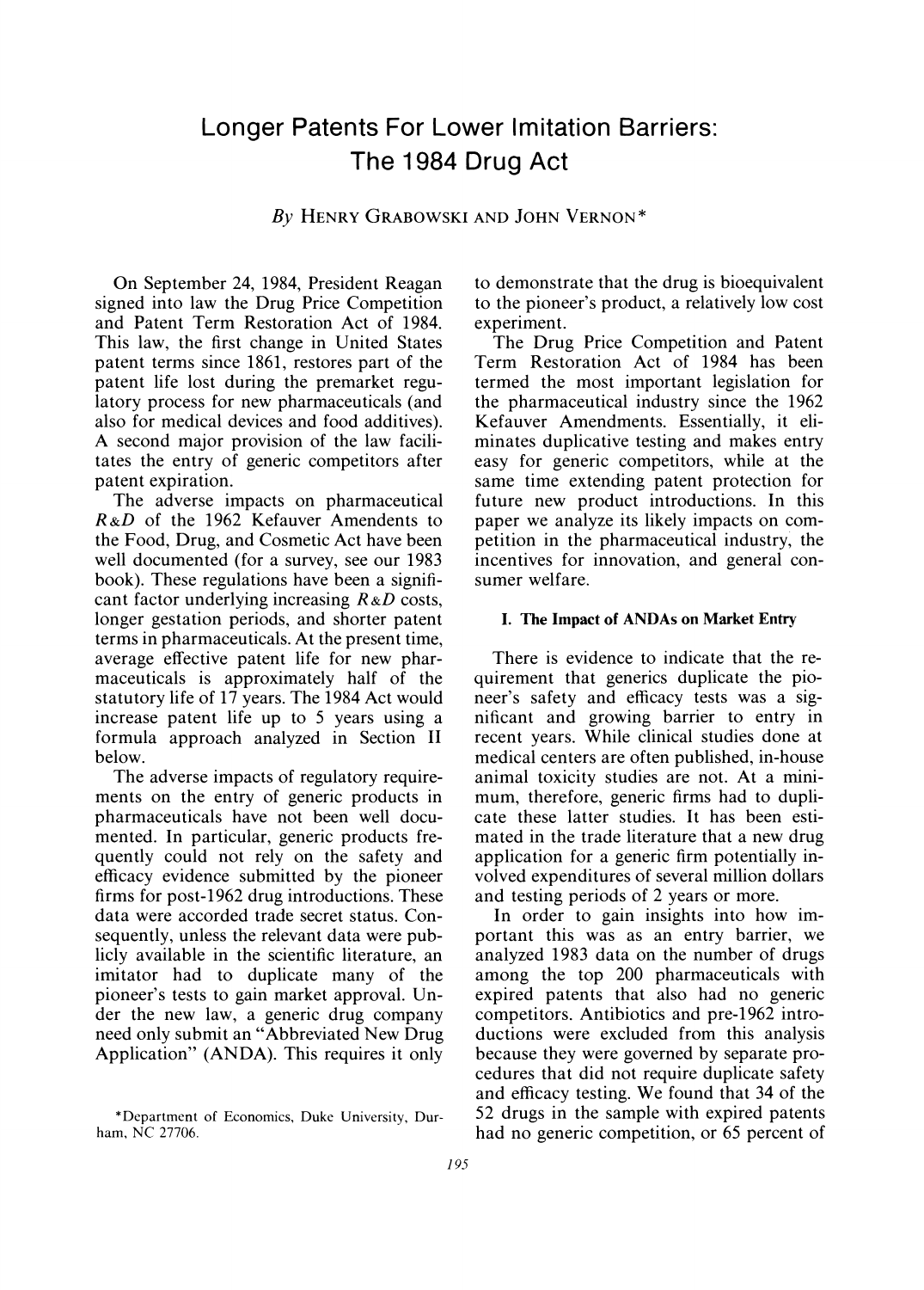**the total. Among the drugs without generic competition were 2 of the top 20 selling products. These 2 drugs had combined sales in 1983 of over \$200 million and had patents that expired in 1980 and 1981.** 

**The experience with respect to generic entry for pre-1962 drug introductions and antibiotics was markedly different. We found that over 90 percent of these drugs with expired patents in 1983 had generic competitors. Overall our results indicate that the testing requirement was a significant entry barrier at the time the new legislation was passed.** 

**The Act is particularly timely because there have been a number of complementary developments in recent years operating to encourage increased use of generic drug products. First, all of the state antisubstitution laws prohibiting pharmacists from deviating from physician brand-name prescriptions have now been repealed. Second, third-party payers such as governments, Blue Cross-Blue Shield, and the private health insurers have initiated procedures to limit payment to lower-priced alternatives. Third, the spread of Health Maintenance Organizations has encouraged the use of generic drugs. Finally, consumers have become more conscious of generic drugs as large chain drug stores have aggressively promoted these products (generics generally have higher margins to pharmacists).** 

**The experience of two leading pharmaceuticals, Valium and Inderal, that have experienced generic competition for the first time this year illustrates these trends. These 2 drugs have lost approximately onequarter of their respective market shares on new prescriptions to generic products selling at price discounts of 20 percent or more. This has occurred within the first 3 months of generic availability. Another leading pharmaceutical, Indocin, has lost approximately half its market share in only its second year of generic competition. These rates of sales losses are far in excess of historical patterns in pharmaceuticals, or what was experienced only a few years ago.** 

**If these numbers are at all representative, the Act has removed a significant entry barrier with enormous financial implications for** 

**the pharmaceutical industry and consumers of prescription medicines. In this regard, we calculated that pharmaceuticals with sales of over \$2.5 billion in a total market of approximately \$13 billion will be subject to market entry via the ANDA procedure during the first year of the new legislation alone. If we take a somewhat longer perspective, 180 of the top 200 pharmaceuticals in 1983 will be subject to generic competition by the end of 1989. This is in very dramatic contrast to the start of the decade when generic competition was largely confined to pre-1962 drug introductions and antibiotics, and " firstmover" advantages were generally strong even for those products experiencing generic competition.** 

**From the perspective of economic welfare, the Act is the source of large potential positive gains along two dimensions. First, it eliminates scientific testing for which there was no valid scientific purpose. Second, it lowers prices significantly to consumers with some elimination of deadweight loss and large transfers from producers to consumers-presumably, a favorable redistribution of income. At the same time, if the Act results in lower market shares and/or lower prices for innovators after patents expire, this could adversely affect the expected returns from R&D and lead to lower future drug innovations. The patent term restoration aspects of the 1984 Act are designed to ameliorate this potential situation. Whether the added patent term on future introductions is likely to accomplish this objective is an issue to which we now turn.** 

## **II. Patent Extension under the 1984 Act**

**The Act provides for an extension in effective patent life equal to the sum of the new drug application review time by the FDA plus one-half the clinical testing time, subject to various constraints. These include a maximum extension of 5 years and no extension beyond 14 years of effective patent life. For drugs already in clinical testing, the maximum extension is 2 years. The law also provides a floor of 5 years protection for all new drugs by not permitting any ANDAs during the first 5 years of market life.**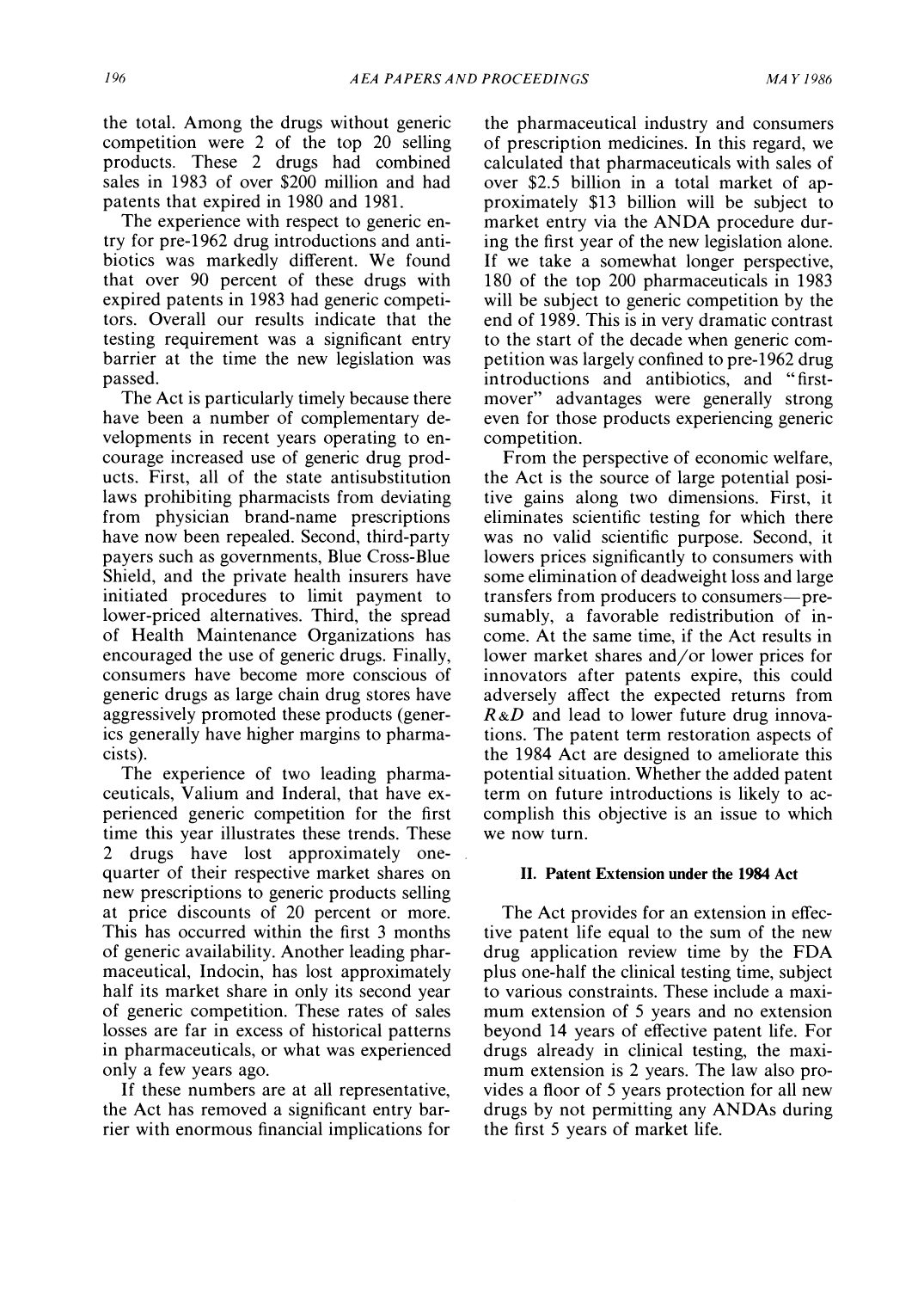**In order to obtain some insights into how much extra protection the law will provide, we simulated its effect on the patent life of all the new drugs introduced over the period 1976-81. There were 98 new drug introductions over this period. Their average effective patent life was 8.9 years. If these drugs had been eligible for the full benefits of patent term restoration, the mean effective patent life would have been extended by 2.9 years to 11.8 years. There is considerable variation across the sample with 18 drugs receiving zero extension and 35 drugs receiving the maximum 5-year extension (including the ANDA exclusivity protection for drugs whose patents had already expired by the time of introduction). The annual fluctuation in added patent term varies from 2.2 years for 1978 introductions to 4.2 years for 1980 introductions.** 

#### **III. The Net Effect on R&D Incentives**

**As discussed above, the Act simultaneously promotes generic competition and restores patent life. In this section we attempt to estimate whether the net effect on incentives to invest in R&D is positive or negative. Our approach is to take as our baseline case the cash flow for the average new drug discovered and introduced in the United States in the 1970's. We have described elsewhere (1985) the assumptions and data limitations made in developing this baseline case. We wish to compare the Net Present Value (NPV) of the average drug's cash flow for a world without the Act to the NPV with the Act in effect. Of course, two key parameters are the number of years of patent life restored, and the percentage loss of net revenues to generics upon patent expiration.** 

**Figure 1 shows the tradeoffs involved. The baseline case has the net revenues life cycle abcd. The vertical distance bc occurs at time t\* when the patent expires. It represents net revenue loss to generics in a world without the Act, that is, in a world where barriers to entry confronting generic firms are significant. The size of this loss for the average drug is the product of two factors: the probability of entry, and the extent of losses** 



**FIGURE 1. EFFECT OF 1984 ACT ON EXPECTED NET REVENUES OF AVERAGE DRUG** 

**given that entry occurs. We assume an upper bound on this loss to be on the order of 20 percent under the prelegislation regime.** 

**In a world with the Act in effect the net revenues life cycle is shown as aefd in Figure 1. Of course, the distance be represents the patent life restored. The vertical distance ef reflects the net revenue loss to generics in a world where generic firms face low entry barriers. Hence, these greater losses to generics as a result of the Act produce the two shaded areas in Figure 1 labled "gain" and "loss." The key issue is then whether the gain or the loss is greater in present value terms.** 

**Given the uncertainty surrounding the two key parameters (the magnitudes of be and ef ), we provide a sensitivity analysis in Table 1. Using 10 percent as the discount rate, the NPV for the baseline case is computed and set equal to 100. Three values of patent life restored (1, 3, and 5 years) and three values of net revenue losses to generics (30, 40, and 50 percent) were selected. For the intermediate case (3 years and 40 percent), the NPV is shown in Table 1 as only 93 percent of what the NPV would have been without the Act in effect. In short, for this choice of parameters, the net effect of the Act is estimated to have a moderate negative impact on R&D investment incentives.** 

**Of course, as Table 1 indicates, the net effect of the Act is positive for three cases. For example, with 3 years of restored patent life and net revenue losses of 30 percent, the Act yields a positive effect with the relative NPV equal to 102. Although our choice of parameter values is necessarily speculative at this time, it does seem fair to say that the tradeoff built into the law is reasonably close -the net effect is not obviously favorable or unfavorable to firms investing in R &D.**